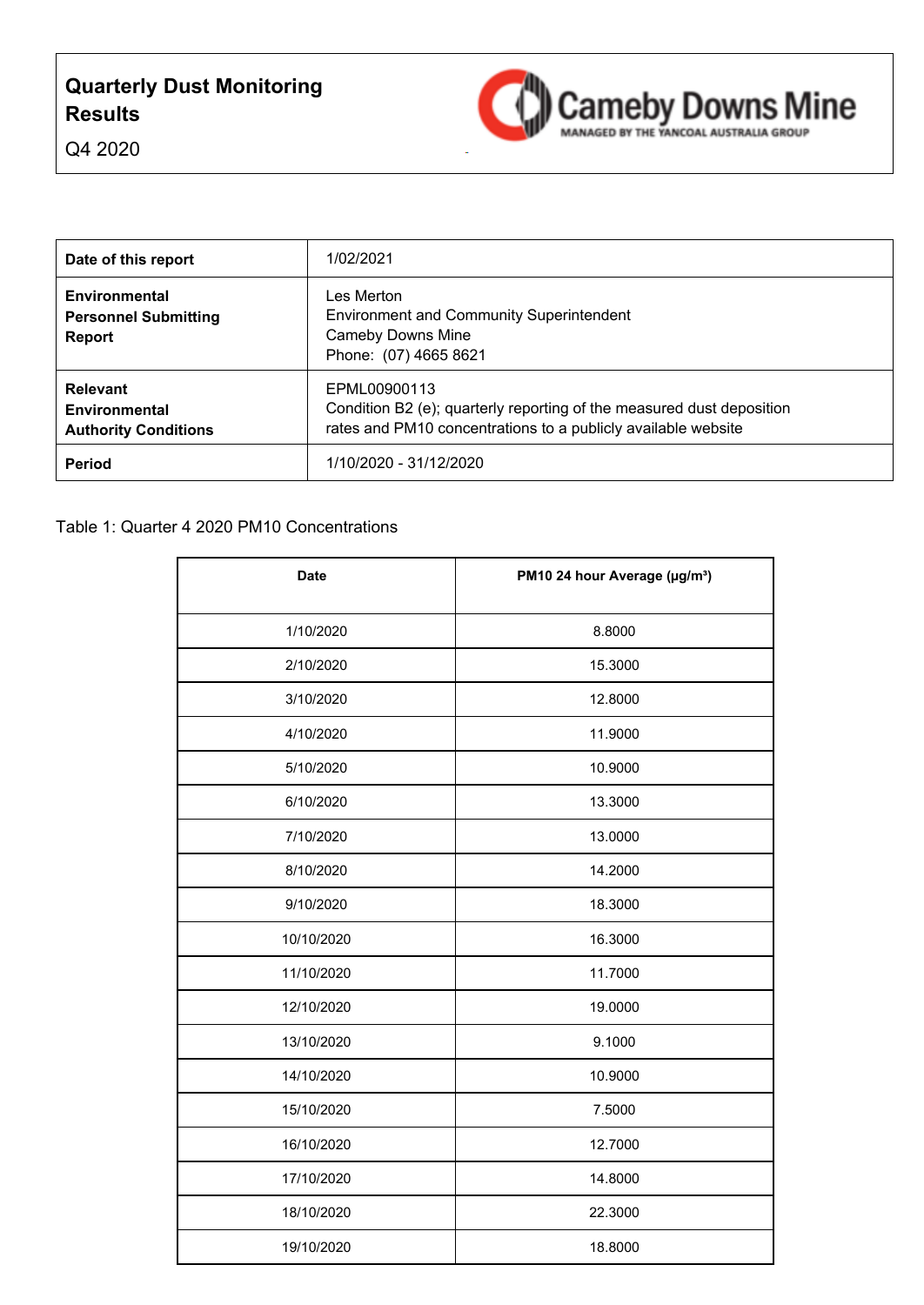



### Q4 2020

|            | PM10 24 hour Average (µg/m <sup>3</sup> ) |
|------------|-------------------------------------------|
| 20/10/2020 | 11.4000                                   |
| 21/10/2020 | 13.2000                                   |
| 22/10/2020 | 10.6000                                   |
| 23/10/2020 | 13.7000                                   |
| 24/10/2020 | 14.6000                                   |
| 25/10/2020 | 6.3000                                    |
| 26/10/2020 | 12.5000                                   |
| 27/10/2020 | 11.2000                                   |
| 28/10/2020 | 13.9000                                   |
| 29/10/2020 | 12.2000                                   |
| 30/10/2020 | 11.1000                                   |
| 31/10/2020 | 23.1000                                   |
| 1/11/2020  | 19.4000                                   |
| 2/11/2020  | 11.8000                                   |
| 3/11/2020  | 14.1000                                   |
| 4/11/2020  | 15.7000                                   |
| 5/11/2020  | 25.7000                                   |
| 6/11/2020  | 28.0000                                   |
| 7/11/2020  | 16.1000                                   |
| 8/11/2020  | 28.1000                                   |
| 9/11/2020  | 36.0000                                   |
| 10/11/2020 | 17.1000                                   |
| 11/11/2020 | 13.9000                                   |
| 12/11/2020 | 17.3000                                   |
| 13/11/2020 | 15.7000                                   |
| 14/11/2020 | 13.0000                                   |
| 15/11/2020 | 13.8000                                   |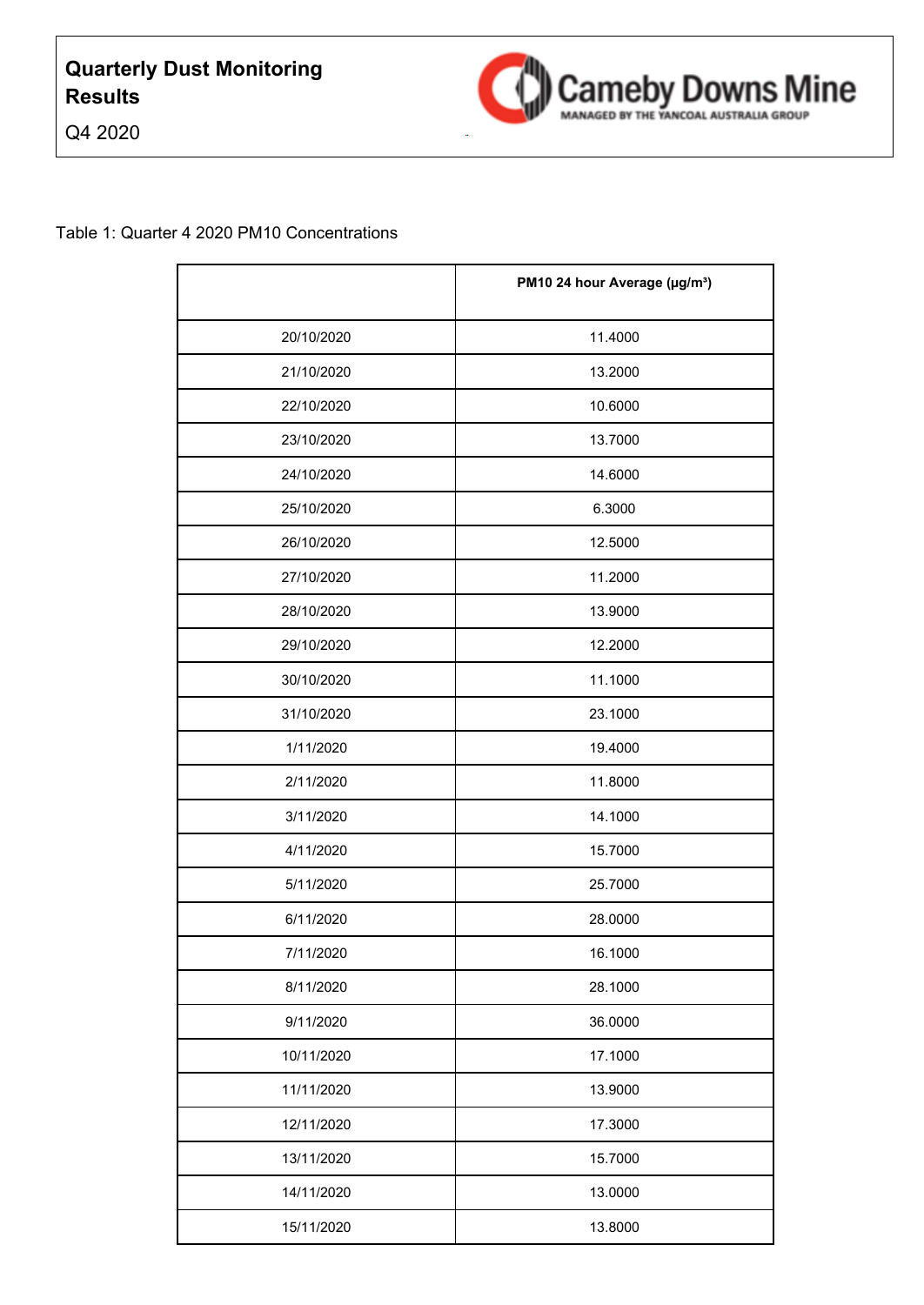



|            | PM10 24 hour Average (µg/m <sup>3</sup> ) |
|------------|-------------------------------------------|
| 16/11/2020 | 13.3000                                   |
| 17/11/2020 | 20.8000                                   |
| 18/11/2020 | 14.8000                                   |
| 19/11/2020 | 14.9000                                   |
| 20/11/2020 | 16.4000                                   |
| 21/11/2020 | 13.5000                                   |
| 22/11/2020 | 24.0000                                   |
| 23/11/2020 | 33.3000                                   |
| 24/11/2020 | 26.4000                                   |
| 25/11/2020 | 22.7000                                   |
| 26/11/2020 | 17.7000                                   |
| 27/11/2020 | 23.3000                                   |
| 28/11/2020 | 19.0000                                   |
| 29/11/2020 | 23.0000                                   |
| 30/11/2020 | 26.9000                                   |
| 1/12/2020  | 27.6000                                   |
| 2/12/2020  | 27.2000                                   |
| 3/12/2020  | 28.7000                                   |
| 4/12/2020  | 19.9000                                   |
| 5/12/2020  | 19.0000                                   |
| 6/12/2020  | 26.3000                                   |
| 7/12/2020  | 24.5000                                   |
| 8/12/2020  | 17.6000                                   |
| 9/12/2020  | 11.0000                                   |
| 10/12/2020 | 13.1000                                   |
| 11/12/2020 | 17.8000                                   |
| 12/12/2020 | 9.9000                                    |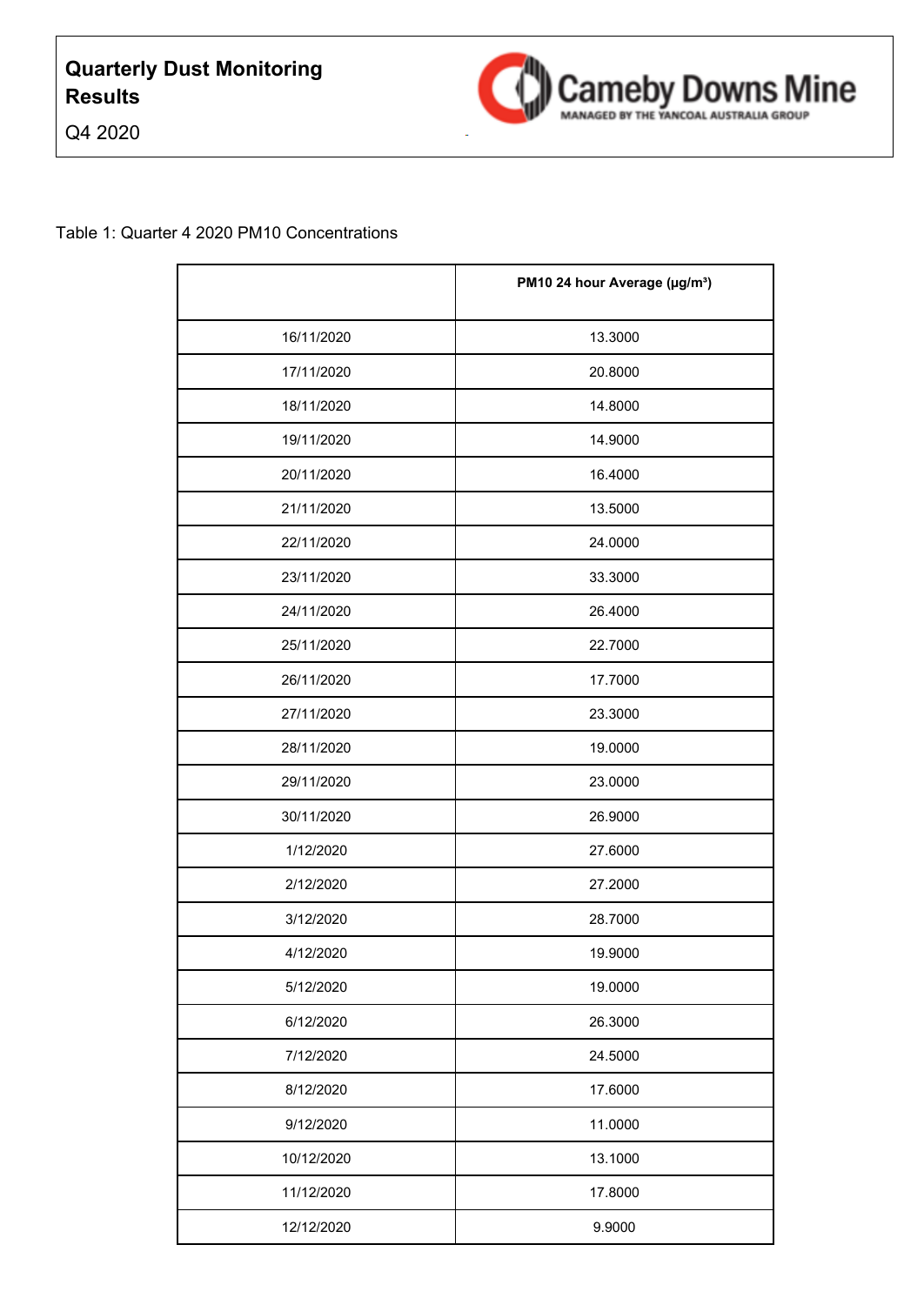

Q4 2020

|            | PM10 24 hour Average (µg/m <sup>3</sup> ) |
|------------|-------------------------------------------|
| 13/12/2020 | 4.5000                                    |
| 14/12/2020 | 3.5000                                    |
| 15/12/2020 | 0.6000                                    |
| 16/12/2020 | 1.5000                                    |
| 17/12/2020 | 4.3000                                    |
| 18/12/2020 | 6.7000                                    |
| 19/12/2020 | 9.7000                                    |
| 20/12/2020 | 3.0000                                    |
| 21/12/2020 | 10.5000                                   |
| 22/12/2020 | 13.6000                                   |
| 23/12/2020 | 6.5000                                    |
| 24/12/2020 | 4.5000                                    |
| 25/12/2020 | 10.5000                                   |
| 26/12/2020 | 6.7000                                    |
| 27/12/2020 | 8.6000                                    |
| 28/12/2020 | 8.6000                                    |
| 29/12/2020 | 25.8000                                   |
| 30/12/2020 | 19.1000                                   |
| 31/12/2020 | 4.3000                                    |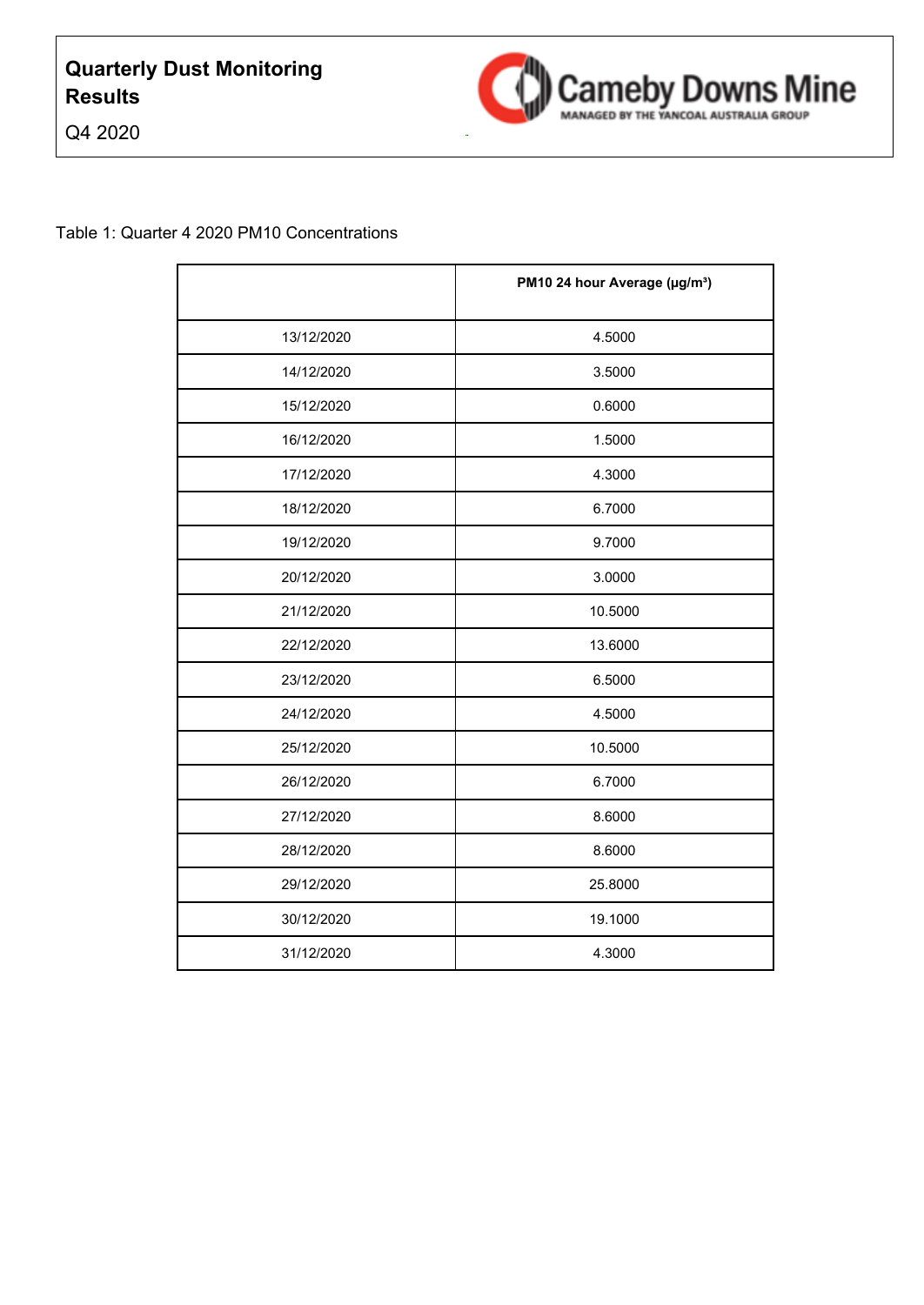## **Quarterly Dust Monitoring Results**



Q4 2020



Table 2: Quarter 4 2020 Depositional Dust Monitoring Data

|                                                                        | CDG1         |                |                |                   | CDG <sub>2</sub> |            |            | CDG3       |              |                |                | CDG4                                            |                |                 | CDG5           |            |            |            |
|------------------------------------------------------------------------|--------------|----------------|----------------|-------------------|------------------|------------|------------|------------|--------------|----------------|----------------|-------------------------------------------------|----------------|-----------------|----------------|------------|------------|------------|
|                                                                        | 0202-010-020 |                | 01-12-2020     | $31 -$<br>12-2020 | 0202-01-90       | 02-11-2020 | 02-12-2020 | 31-12-2020 | 0202-010-020 | 02-11-2020     | 01-12-2020     | $31 - 1$<br>$\overline{z}$ -2<br>$\overline{0}$ | 06-10-2020     | $\tilde{\rm g}$ | 02-12-2020     | 31-12-2020 | 06-10-2020 | 02-11-2020 |
| <b>Depositional Dust</b>                                               |              |                |                |                   |                  |            |            |            |              |                |                |                                                 |                |                 |                |            |            |            |
| Ash Content - Monthly<br>(g/m <sup>2</sup> /month)<br>Ash Content (mg) | 0.7          | 0.4            | 0.2            | 0.5               | 0.4              | 0.5        | 0.9        | 1.3        | 1.2          | 1.4            | 0.5            | 1.2                                             | 0.3            | 0.5             | 0.3            | 1.4        | 0.4        | 0.4        |
|                                                                        | 14           | $\overline{7}$ | 3              | 9                 | 9                | 8          | 17         | 22         | 26           | 22             | 8              | 22                                              | $\overline{7}$ | 8               | 6              | 24         | 8          | $\,6\,$    |
| <b>Combustible Matter</b><br>(g/m <sup>2</sup> /month)                 | 0.1          | 0.1            | < 0.1          | 0.3               | 0.2              | 0.3        | 0.3        | 0.7        | 0.3          | 0.2            | 0.1            | 0.4                                             | < 0.1          | 0.1             | 0.3            | 0.3        | 0.1        | < 0.1      |
| Combustible Matter (mg)                                                | 3            | 3              | <1             | 5 <sup>5</sup>    | 4                | 4          | 4          | 13         | $\sqrt{5}$   | $\overline{4}$ | $\overline{2}$ | 6                                               | <1             | $\overline{2}$  | 5              | 6          | 3          | $<$ 1      |
| Calculated Rainfall (mm)                                               | 23           | 29             | $\overline{4}$ | 45                | 28               | 47         | 3          | 79         | 25           | 37             | 4              | 69                                              | 18             | 33              | $\overline{4}$ | 88         | 22         | 44         |
| Volume                                                                 | 404          | 506            | 63             | 792               | 491              | 835        | 58         | 1400       | 444          | 650            | 72             | 1220                                            | 311            | 589             | 72             | 1560       | 386        | 786        |
| <b>Total Soluble Matter</b><br>(g/m <sup>2</sup> /month)               | 1.7          | 3.5            | 1.1            | 4.3               | 2.1              | 2.5        | 2.2        | 4.9        | 1.9          | 3.1            | 1.6            | 3.7                                             | 1.4            | 2.3             | 0.8            | 4.6        | 1.0        | 1.4        |
| Total Soluble Matter (mg)                                              | 35           | 56             | 19             | 75                | 43               | 40         | 39         | 86         | 40           | 50             | 27             | 66                                              | 28             | 36              | 15             | 81         | 21         | 22         |
| <b>Total Insoluble Matter</b><br>(g/m <sup>2</sup> /month)             | 0.8          | 0.6            | 0.2            | 0.8               | 0.6              | 0.8        | 1.2        | 2.0        | 1.5          | 1.6            | 0.6            | 1.6                                             | 0.3            | 0.6             | 0.6            | 1.7        | 0.5        | 0.4        |
| Total Insoluble Matter (mg)                                            | 17           | $10\,$         | 3              | 14                | 13               | 12         | 21         | 35         | 31           | 26             | 10             | 28                                              | $\overline{7}$ | 10              | 11             | 30         | 11         | 6          |
| Total Solids (g/m <sup>2</sup> /month)                                 | 2.5          | 4.1            | 1.3            | 5.1               | 2.7              | 3.3        | 3.4        | 6.9        | 3.4          | 4.7            | 2.2            | 5.3                                             | 1.7            | 2.9             | 1.4            | 6.3        | 1.5        | 1.8        |
| Total Solids (mg)                                                      | 52           | 66             | 22             | 89                | 56               | 52         | 60         | 121        | 71           | 76             | 37             | 94                                              | 35             | 46              | 26             | 111        | 32         | 28         |
| <b>Total Insoluble Matter</b><br>(Average) (g/m <sup>2</sup> /day)     | 0.0267       | 0.0200         | 0.0067         | 0.0267            | 0.0200           | 0.0267     | 0.0400     | 0.0667     | 0.0500       | 0.0533         | 0.0200         | 0.0533                                          | 0.0100         | 0.0200          | 0.0200         | 0.0567     | 0.0167     | 0.0133     |